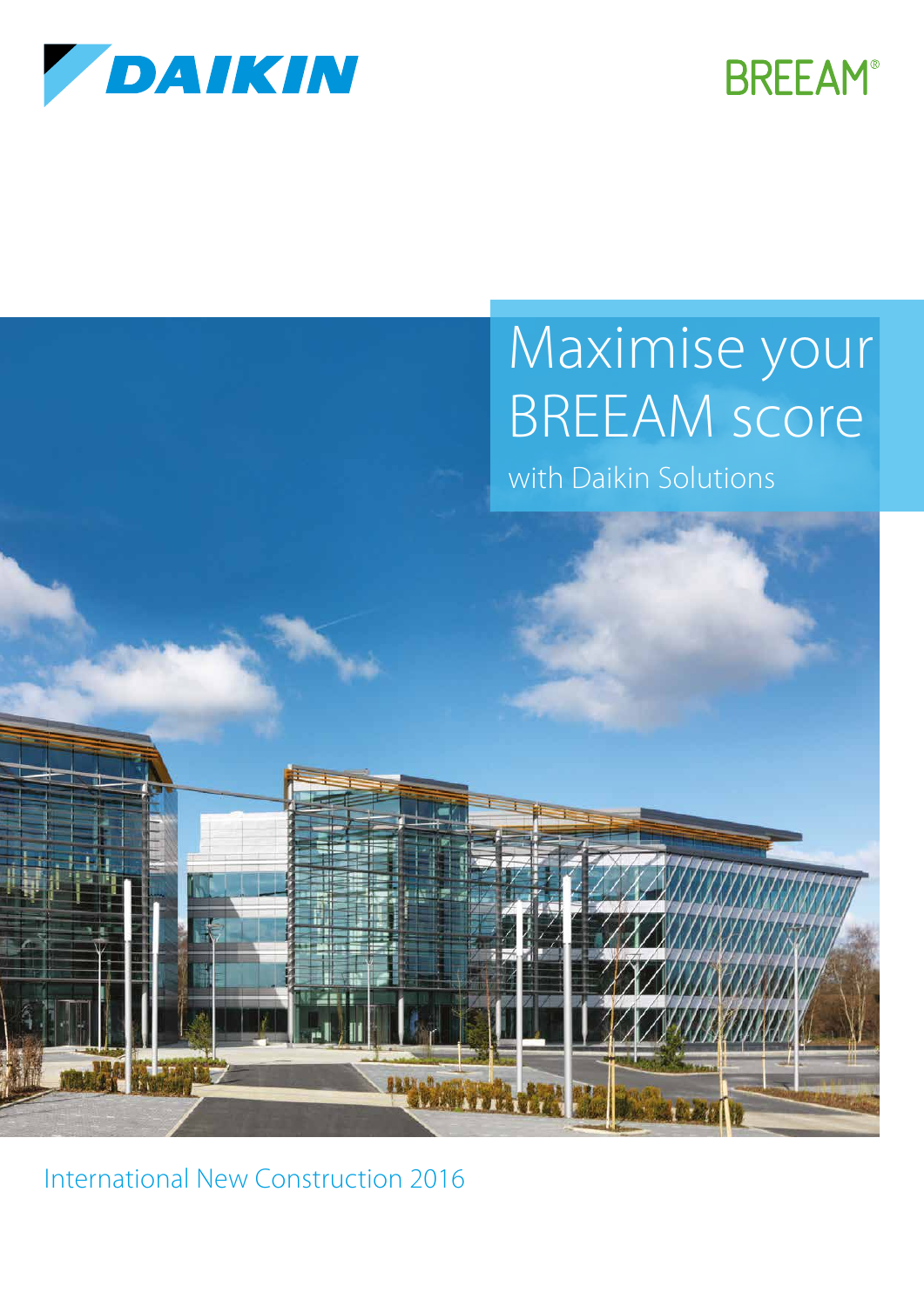### Through Daikins total solution, 30% of the total score for BREEAM New Construction 2016 can be obtained\*.

\*Percentages are project dependant and can vary accordingly. Percentage values give an indication of the total amount of credits that can be obtained

| BREEAM international New Contruction (2016) credits with Daikin support<br><b>Product groups</b> |                               |                                                         |                                  |                              |                                                                        |                          |                             |              |  |
|--------------------------------------------------------------------------------------------------|-------------------------------|---------------------------------------------------------|----------------------------------|------------------------------|------------------------------------------------------------------------|--------------------------|-----------------------------|--------------|--|
|                                                                                                  | Weight<br>factor <sup>c</sup> | Sub category <sup>b</sup>                               | Credit<br>breakdown <sup>d</sup> | % of total<br><b>BREEAM</b>  | Credit name that can be<br>gained through Daikinf                      | <b>VRV</b>               | <b>Ventilation Controls</b> |              |  |
| Category <sup>a</sup><br><b>Management</b>                                                       | 12% <b>UNIQUE</b>             | Man 01 Project brief and design                         | 1/1                              | score <sup>e</sup><br>0.571% | Sustainability champion (design)                                       |                          |                             |              |  |
|                                                                                                  |                               |                                                         |                                  |                              |                                                                        | $\checkmark$             |                             | $\checkmark$ |  |
|                                                                                                  |                               |                                                         | 1/1                              | 0.571%                       | Sustainability champion<br>(monitoring progress)                       | $\checkmark$             | $\checkmark$                | $\checkmark$ |  |
|                                                                                                  |                               | Man 04 Commissioning and handover 1/1                   |                                  | 0.571%                       | Commissioning and testing<br>schedule and responsibilities             | $\checkmark$             | $\checkmark$                | $\checkmark$ |  |
|                                                                                                  |                               |                                                         | 1/1                              | 0.571%                       | Commissioning building services                                        |                          |                             |              |  |
|                                                                                                  |                               |                                                         | 1/1                              | 0.571%                       | Handover                                                               | $\checkmark$             | $\checkmark$                | $\checkmark$ |  |
|                                                                                                  |                               | Man 05 Aftercare                                        | 1/1                              | 0.571%                       |                                                                        | $\checkmark$             | $\checkmark$                | $\checkmark$ |  |
|                                                                                                  |                               |                                                         |                                  |                              | Seasonal commissioning                                                 | $\checkmark$             | $\bullet$                   | $\checkmark$ |  |
| <b>Health and</b>                                                                                | 15%                           | Hea 02 Indoor air quality                               | 1/1                              | 0.714%                       | Ventilation                                                            |                          |                             |              |  |
| <b>Wellbeing</b>                                                                                 |                               |                                                         |                                  |                              |                                                                        | $\checkmark$             | $\checkmark$                |              |  |
|                                                                                                  |                               |                                                         |                                  |                              |                                                                        |                          |                             |              |  |
|                                                                                                  |                               |                                                         | 1/1                              | 0.714%                       | Potential for natural ventilation                                      | $\checkmark$             | $\checkmark$                |              |  |
|                                                                                                  |                               | Hea 04 Thermal comfort                                  | 1/1                              | 0.714%                       | Thermal modelling                                                      | $\checkmark$             | $\checkmark$                |              |  |
|                                                                                                  |                               |                                                         | 1/1                              | 0.714%                       | Adaptability - for projected                                           |                          |                             |              |  |
|                                                                                                  |                               |                                                         |                                  |                              | climate change scenario                                                | $\overline{\mathbf{v}}$  | $\overline{\mathbf{v}}$     |              |  |
|                                                                                                  |                               |                                                         | 1/1                              | 0.714%                       | Thermal zoning and controls                                            |                          |                             |              |  |
|                                                                                                  |                               |                                                         |                                  |                              |                                                                        | $\overline{\mathscr{L}}$ |                             | $\checkmark$ |  |
|                                                                                                  |                               |                                                         |                                  |                              |                                                                        |                          |                             |              |  |
|                                                                                                  |                               | Hea 05 Acoustic performance                             | 3/3                              | 2.143%                       | Sound insulation/Internal<br>Indoor ambient noise levels/              | $\checkmark$             | $\checkmark$                |              |  |
|                                                                                                  |                               |                                                         |                                  |                              | Reverberation times                                                    |                          |                             |              |  |
| <b>Energy</b>                                                                                    | 15%                           | Ene 01 Reduction of energy<br>use and carbon emissions  | 9/12                             | 8.571%                       | Energy performance                                                     | $\checkmark$             | $\checkmark$                |              |  |
|                                                                                                  |                               | Ene 02a Energy monitoring                               | 1/1                              | 0.714%                       | Sub metering of major energy                                           | $\checkmark$             | $\checkmark$                | $\checkmark$ |  |
|                                                                                                  |                               | (non residential)                                       | 1/1                              | 0.714%                       | consuming systems<br>Sub metering of high energy                       |                          |                             |              |  |
|                                                                                                  |                               | Ene 04 Low carbon design                                | 1/1                              |                              | load and tenancy areas<br>0.714% Low and zero carbon feasibility study | $\checkmark$             |                             | $\checkmark$ |  |
|                                                                                                  |                               |                                                         |                                  |                              |                                                                        | $\checkmark$             |                             |              |  |
| <b>Material</b>                                                                                  | 13.5%<br><b>UNIQUE</b>        | Mat 03 Responsible sourcing<br>of construction products | 1/1                              | 1.038%                       | Sustainable procurement plan                                           | $\checkmark$             |                             |              |  |
|                                                                                                  |                               |                                                         | 3/3                              | 3.115%                       | Responsible sourcing of<br>construction products                       | $\checkmark$             |                             |              |  |
|                                                                                                  |                               | Mat 06 Material efficiency                              | 1/1                              | 1.038%                       | Material efficiency                                                    | $\checkmark$             |                             |              |  |
| <b>Waste</b>                                                                                     | 8.50%                         | Wst 06 Functional adaptability                          | 1/1                              | 0.708%                       | Functional adaptability                                                |                          |                             |              |  |
|                                                                                                  |                               |                                                         |                                  |                              |                                                                        | $\checkmark$             |                             |              |  |
| <b>Pollution</b>                                                                                 | 10%                           | Pol 01 Impact of refrigerants                           | 1/2                              | 1.538%                       | Impact of refrigerant                                                  |                          |                             |              |  |
|                                                                                                  |                               |                                                         |                                  |                              |                                                                        | $\checkmark$             |                             |              |  |
|                                                                                                  |                               |                                                         | 1/1                              | 0.769%                       | Ozone depletoin potential (ODP)                                        | $\checkmark$             |                             |              |  |
|                                                                                                  |                               |                                                         | 1/1                              | 0.769%                       | Leak detection                                                         | $\checkmark$             |                             |              |  |
|                                                                                                  |                               | POL 02 Nox emissions                                    | $1 - 2 / 2$                      | 1.538%                       | Nox emissions                                                          | $\checkmark$             |                             |              |  |
|                                                                                                  |                               | Pol 05 Reduction of noise pollution                     | 1/1                              | 0.769%                       | Reduction of noise pollution                                           |                          |                             |              |  |
| Innovation                                                                                       | 10%                           | Wst 05 Innovation                                       | 1/1                              | 1.000%                       | Exemplary level criteria                                               |                          |                             | $\checkmark$ |  |
|                                                                                                  |                               |                                                         |                                  |                              |                                                                        | $\checkmark$             | $\checkmark$                |              |  |

a. Category: Management , Health and Wellbeing, Energy, Transport, Water, Materials, Waste, Land Use and Ecology, Pollution, Innovation

b. Sub category for each respective category

c. Weight factor represents the respecitve value of this category to the total BREEAM value. The sum of these factors is 100%. Effectively this means

that a single credit can be worth more in categories such as Energy and Health and Wellbeing which represents more weight in the total score.

d. Credit breakdown for each subcategory. [Daikin credits / Total credits]

e. Name of respective credit

f. VRV + Ventilation + Controls: " productgroup which contributes to its respective credit.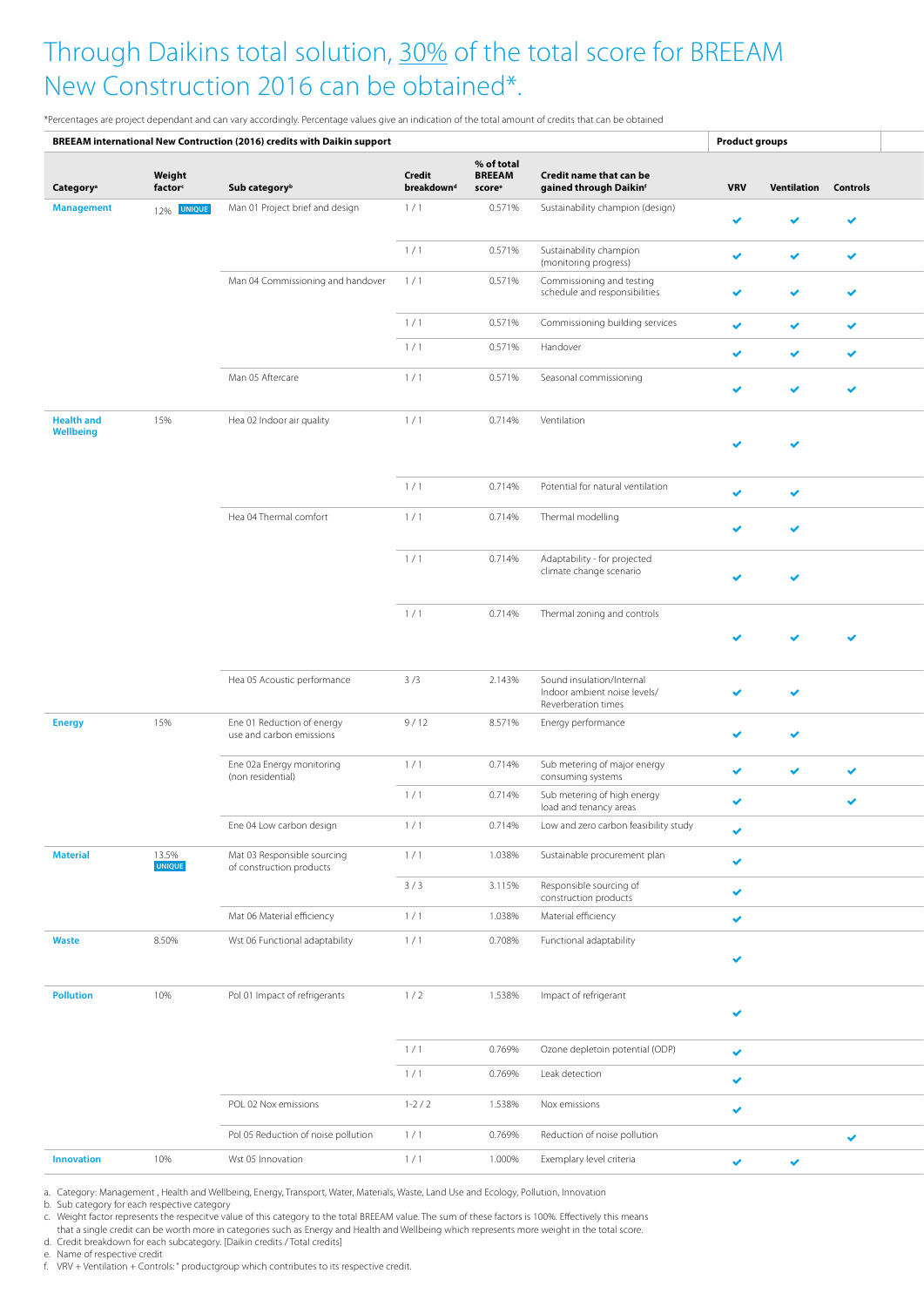#### **How does Daikin support**

Because HVAC-R equipment covers approximately 50% of total consumption, Daikin has trained **30 in-house Accredited Professionals/Sustainability Champions** across Europe who can **facilitate the achievement of BREEAM HVAC-R performance targets**. The earlier the involvement the more accurate the targeted BREEAM rating. For more information regarding our Sustainability Champions visit www.daikineurope.com/minisite/sustainability or ask your Daikin responsible.

Daikins **30 inhouse Accredited Professionals/Sustainability Champions facilitate follow up on BREEAM HVAC-R performance targets when initial design changes. For more information recarding our Sustainability Champions visit** regarding our Sustainability Champions visit www.daikineurope.com

Our Daikin representive can provide more detailed scheduling information regarding the commissioning of all Daikin HVAC-R building services and control system (Daikin BMS system) towards the responsible project team member(s). Furthermore, if Daikins BMS system (iTM) is installed, the following procedures are being followed.

1) Commissioning 2) Checking accurancy of air flow,T\_room, T\_off coil and other key parameters 3) Running BMS in auto mode prior to handover 4) Fully trained facilities team

Providing know-how during the design phase to the commissioning manager in order to help the commissioning of the complex HVAC-R building systems including BMS system.

Daikins Sustainability Champion has a **full library of guides, operation manuals, maintenance requirements and training materials. These can be included in the Building User Guide (BUG)** which will cover all relevant building information

**Professional and fast commissioning of HVAC-R equipment prior to occupation**. Further information is provided towards the Commissioning Manager in order to: 1) Testing of all building services under full load conditions, i.e. heating equipment in mid-winter, cooling/ventilation equipment in mid-summer, and under part load conditions (spring/autumn). 2) Where applicable, testing should also be carried out during periods of extreme (high or low) occupancy.

Design to minimise the concentration and recirculation of pollutants in the building: 1) Provide fresh air into the building in accordance with the criteria of the relevant standard for ventilation. 2) Design ventilation pathways as follows: Air intake and air exhausts are over 10m apart and intakes are over 20m from sources of external pollution or in accordance with BS EN13779:2007 Annex 2 3) HVAC system must incorporate suitable filtration to minimise external air pollution as defined in BS EN 13779:2007 Annex 3

4) Integration of **CO2 sensors** to create demand-controlled ventilation is possible. Only needed for large and unpredictable occupancy patterns.

Integration of **air handling units** can be done on VRV system and or chiller systems. For more information regarding ventilation equipment, please ask your Daikin responsible.

The aim of 'the potential for natural ventilation criteria' is to ensure that a building is capable of providing fresh air using a natural ventilation strategy. For mechanically ventilated buildings to achieve this credit, the opening of windows should be possible. To avoid energy waste, **possible interlock** to indoor units can be made via the forced-off terminals T1 and T2.

For air conditioned buildings, summer and winter operative temperature ranges in occupied spaces are in accordance with the criteria set out in CIBSE Guide A Environmental design2, Table 1.5; or other appropriate industry standard (where this sets a higher or more appropriate requirement/level for the building type)."

With a **varying evaporating and condensing temperature** based on ambient temperature, Daikin Indoor units are **providing higher thermal comfort levels and avoids cold drafts**.

Provided that the credit 'Thermal modelling' is achieved, this credit can be achieved by different Daikin solutions. E.g. a **VRV system** is flexible in heating/cooling which **allows a better adaptability for projected climate change scenarios**. Possibilities are:

- Providing BS box with extra ports which can be used when needed.

- Designing the outdoor system in line with expected changing load design.

Provided that the credit 'Thermal modelling' is achieved, this credit can be achieved by by providing a tailored made control solution.

With the **VRV Heat recovery, thermal zoning** with both cooling and heating requerements at the same time is possible.

The degree of occupant control can be freely chosen by the buildings management. For more information, please visit our sustainability website.<br>**Interlocking** different systems such as window contacts, thermostatic radiato

Information regarding the temperature control strategy for the building and its users. Providing users a tailer made level of control. Heat recovery to provide indvidual contro of heating/cooling Where a suitably qualified acoustician is appointed to define a bespoke set of performance requirements for all function areas in the building using the three acoustic principles defined in criterion

1, setting out the performance requirements for each and the testing regime required. Daikins portfolio considers **the widest range of units in terms of size and type to meet the requirement**. Proper selection, keeping in mind the criteria in HEA 05 Acoustic performance', can be easily done by our Sustainability Champion.

Thanks to Daikins heat recovery and heat pump systems a high level of credits can be achieved. This renewable technology guarantees the best seasonal efficiency & comfort. Energy calculation should be carried out based upon performance data. Around 8/9 credits should be targeted. For more information, please check our databooks, website or contact your Daikin representative.

Daikins BMS system provides the monitoring of energy usage of all HVAC-R equipment. In general, this accounts for 50% of total consumption (for a hotel this value adds up to 70%). All other<br>submetering equipment can be int

Daikin BMS system, called iTM, has a functionality called Power Proportional Distribution (PPD). This allows users to assign all relevant HVAC-R performance data to the correct tenant/department/ function area. Separation of your bill has never been so easy.

A feasibility study has been carried out by the completion of the Concept Design stage (RIBA Stage 2 or equivalent) by an energy specialist to establish the most appropriate recognised local (on-site or near-site) low or zero carbon (LZC) energy source(s) for the building/development **Daikin supports in delilvering the info neccessary to do this study**.

Daikin is the worlds first HVAC-R manufacturer which achieves a BES6001 certification. For now we have two factories certified. Ostend factory did achieve a "Very good" score and our Tsiech factory achieved a "Good" rating. For a pdf copy of these certificates, please contact your Daikin responsible.

Daikin is **the worlds first HVAC-R manufacturer which achieves a BES6001 certification**. For now we have two factories certified, Ostend factory did achieve a "Very good" score and our Tsjech factory achieved a "Good" rating. For a pdf copy of these certificates, please contact your Daikin responsible.

See our sustainable website for more info.

#### **Daikins VRV equipment is ideal to guarantee future flexibility**:

- Major refurbishment is possible due to flexibility of indoor units.

- Providing BS box with extra ports which can be used when needed.

- Designing the outdoor system in line with expected changing load design.

### Daikin uses different refrigerants dependent on type of application VRV/chillers/...

Our **DELC CO<sub>2</sub> is very low** thanks to the low refrigerant quantity used in our systems. Credits are calculated as follows:

- 1 credit: Where the systems using refrigerants have Direct Effect Life Cycle CO<sub>2</sub> equivalent emissions (DELC CO<sub>2</sub>e) of ≥ 100 and ≤ 1000 kgCO<sub>2</sub>e/kW cooling/heating capacity.

### 1 credit is possible due to low refrigerant volume.

The ozone depletion potential (ODP) of the refrigerants used in **our HVAC-R equipment has an ODP of 0**.

Daikins F-gas leak reporting system and refrigerant containment system allowing for recovery of refrigerants either to the outdoor unit or alternatively a separate recovery cylinder enable our systems to meet the requirements of Pol 1.

The amount of credits earned in this category is dependent on both the efficiency of the outdoor unit and the emission level of the country electricity grid. Our highly efficient heat pumps offer **the best possibility to score maximum credits**.

Daikins outdoor units operate at a low noise levels. Extra modes such as outdoor unit silent operation which decreases noise level up to 13 dB(A) during nighttime

In order to achieve this credit, 6 other credits accross all categories needs to be achieved (Hea 04, Ene 01, Ene 04, Wat 01, Mat 05, Pol 03). Daikin can assure Hea 04, Ene 01 and Ene 04.